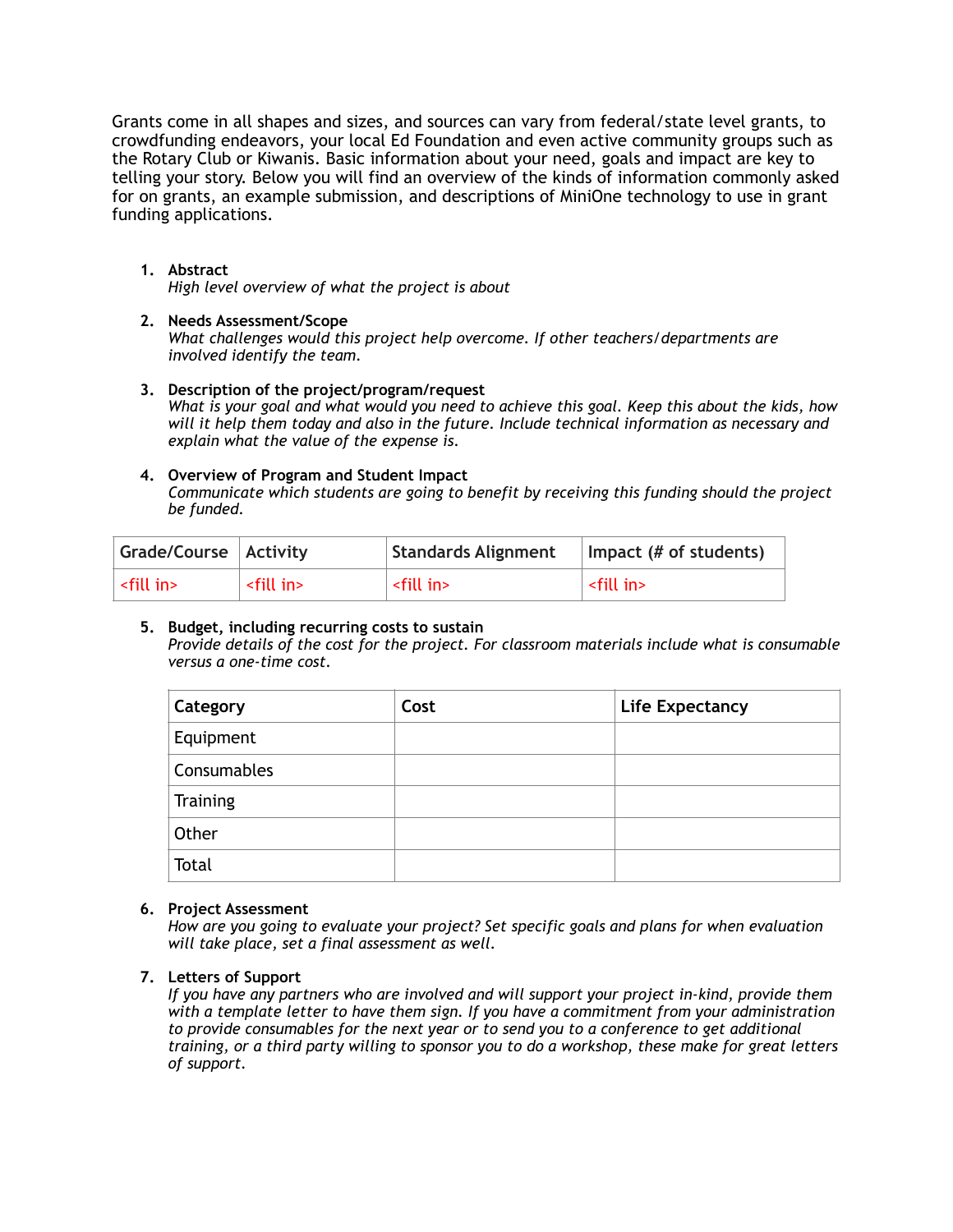# **Sample Proposal**

#### **Abstract**

We're in an era of booming personal genetic information, and biotech is the next "tech" as companies look to personalize treatments based on your genetic information. Genetic sequencing services are providing ways for any individual to gain access to their personal genetics. It is imperative that the general population become more fluent in basic genetics in order to be better informed about outcomes and understand potential treatments.

#### **Needs Assessment**

With the growing awareness of and willingness to get personal genetics evaluated in the general population, DNA technologies are no longer only for the lab nor reserved for students becoming scientists. Personal genetics will soon become as common to everyone as personal computers did years ago. Access to technology in the classroom helps students stay engaged with current topics and prepared for their futures.

#### **Description/Technology Descriptions**

**PCR system - Polymerase Chain Reaction (PCR)** is an essential technique in today's molecular biology and biotech applications. Starting with a small sample of DNA, scientists can produce billions of copies of a specific fragment quickly and affordably with this DNA copy machine. This Nobel prize winning technology was revolutionary, allowing scientist to study DNA in many more different ways since they have more DNA to make use of.

Not too long ago the idea of a PCR machine in the classroom would have been a costly and timeconsuming endeavor, where students would often hand their samples to the teacher and get something back the next day. Today, PCR can be done by students in the classroom using the MiniOne PCR system, which was developed for the classroom and provides an intuitive environment for the students with it's bluetooth integration and app based software, all at an affordable price. With this system my students will get the chance to do science as it's done in research labs all over the world.

#### **Gel Electrophoresis system**

Gel Electrophoresis is a workhorse in the molecular biology lab. The technique is used to separate various sizes of DNA by running DNA through a molecular sieve called an agarose gel, which is a gelatinous matrix very similar to a well-known dessert. The separation is done by applying an electrical current across a gel in buffer that contains the samples. Since DNA has a negative charge, the DNA molecules in the gel will start to move towards the positive electrode. After some time, the different sizes of DNA will have moved a different distance creating "bands". Staining the bands makes them visible, and students can use the information based on the positions of the bands to piece together the molecular clues to help answer questions about the DNA samples.

The MiniOne Electrophoresis system brings together all of the critical components of electrophoresis in an intuitive, education friendly and safe system to allow my students to run gels and do real science in the classroom! This system will allow me and my students to DO MORE WITH LESS and spend more time on developing critical thinking skills. The small size and integrated system saves space and requires less reagents which saves money. The system uses non-toxic chemicals and a safe light source to see the DNA allowing students to be more involved with parts of the lab that they previously were not able to. This powerful combination translates into students being able to SEE their results the same day they run their activity, keeping them fully engage in their results.

My goal for getting three MiniOne PCR System and two classroom sets of MiniOne Electrophoresis systems for our department to share would be to provide a wide range of students with an opportunity to explore genetics like never before. The below overview of instruction shows how we would spiral the learning from 9th through 12th grade.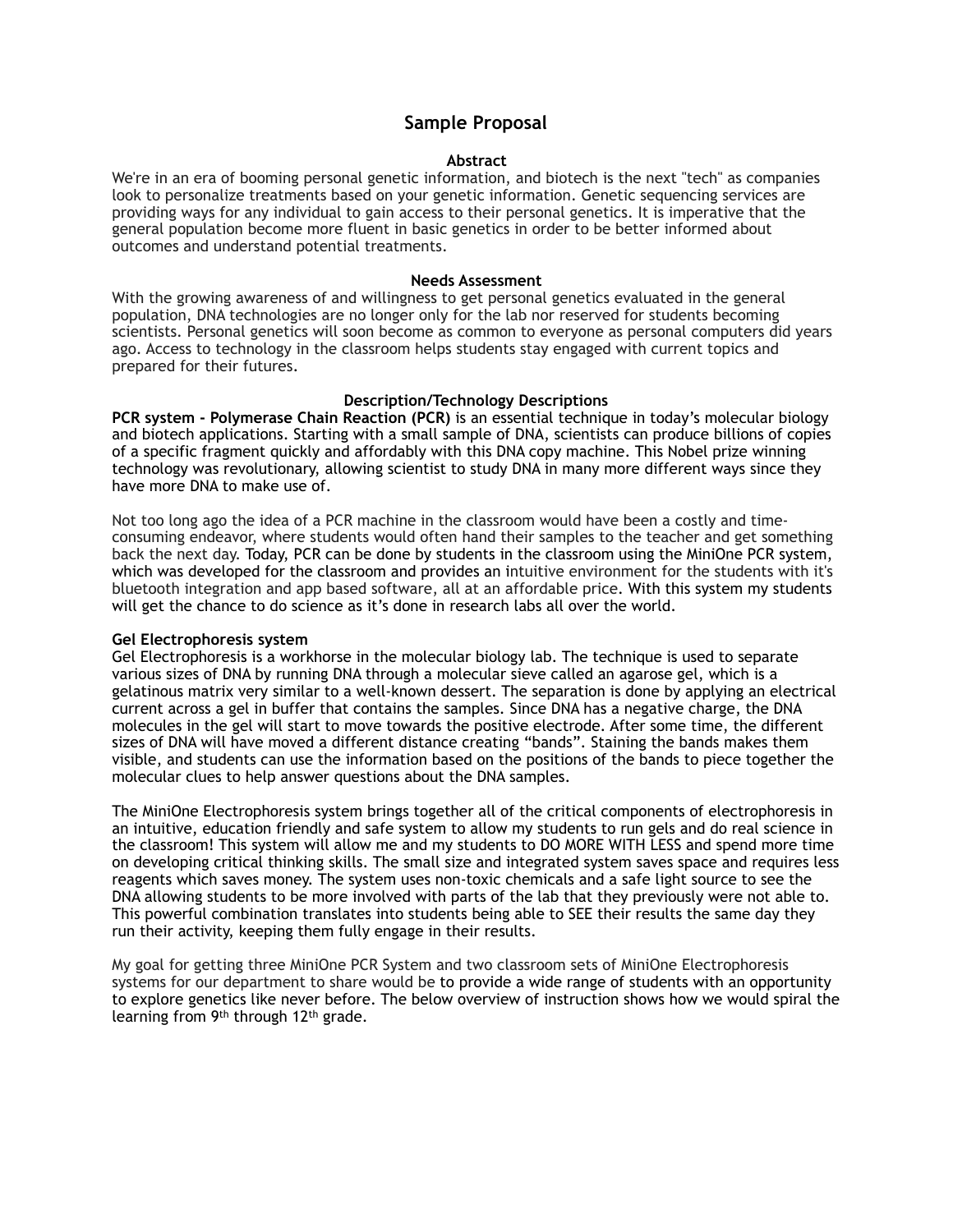| <b>Grade/Course</b>              | Activity                                                                    | <b>Standards</b><br>Alignment                                        | Impact (# of<br>students)   | <b>Teacher</b>       |
|----------------------------------|-----------------------------------------------------------------------------|----------------------------------------------------------------------|-----------------------------|----------------------|
| 9 <sup>th,</sup> Gen Bio         | Dye<br>electrophoresis,<br>DNA Paternity,<br><b>Practice Loading</b><br>Kit | Matter and<br>Energy, Forces<br>and Interactions                     | 4 sections, 120<br>students | Mrs. Tami Brave      |
| 10 <sup>th,</sup> Forensics      | Crime Scene<br>Investigation                                                | Inheritance and<br>Variation of<br>traits, structure<br>and function | 3 sections, 90<br>students  | Mr. James<br>Ardenly |
| 11 <sup>th,</sup> AP Bio         | Determination of<br><b>PTC Genotype</b>                                     | Inheritance and<br>Variation of traits                               | 2 sections, 40<br>students  | Ms. Joanne<br>Cotton |
| 12th,<br>independent<br>research | Student led<br>projects                                                     | Student led<br>projects                                              | 1 section, 15<br>students   | Mrs. Sam Kealix      |

# **Overview of instruction and student impact**

If funded we would start using the equipment in the spring semester, and the equipment would be used throughout the following school years.

| Category                                 | Cost                     | <b>Life Expectancy</b> |  |
|------------------------------------------|--------------------------|------------------------|--|
| Equipment                                |                          |                        |  |
| MiniOne PCR System, qty 3                | \$2397                   | 5+ years               |  |
| MiniOne Electrophoresis class set, qty 2 | \$4998                   | 5+ years               |  |
| <b>Consumables</b>                       |                          |                        |  |
| Gel Loading Practice Kit, qty 5          | \$196                    | 1 year                 |  |
| Colorful Dye electrophoresis, qty 5      | \$236                    | 1 year                 |  |
| DNA Fingerprinting, qty 5                | \$276                    | 1 year                 |  |
| CSI MiniLab, qty 3                       | \$207                    | 1 year                 |  |
| A Taste of Genetics, qty 1               | \$155                    | 1 year                 |  |
| <b>Training</b>                          |                          |                        |  |
| Travel to NSTA, all expenses             | \$1500                   | 1 time                 |  |
| <b>Other</b>                             |                          |                        |  |
| Total                                    | \$9965 (90%<br>one time) |                        |  |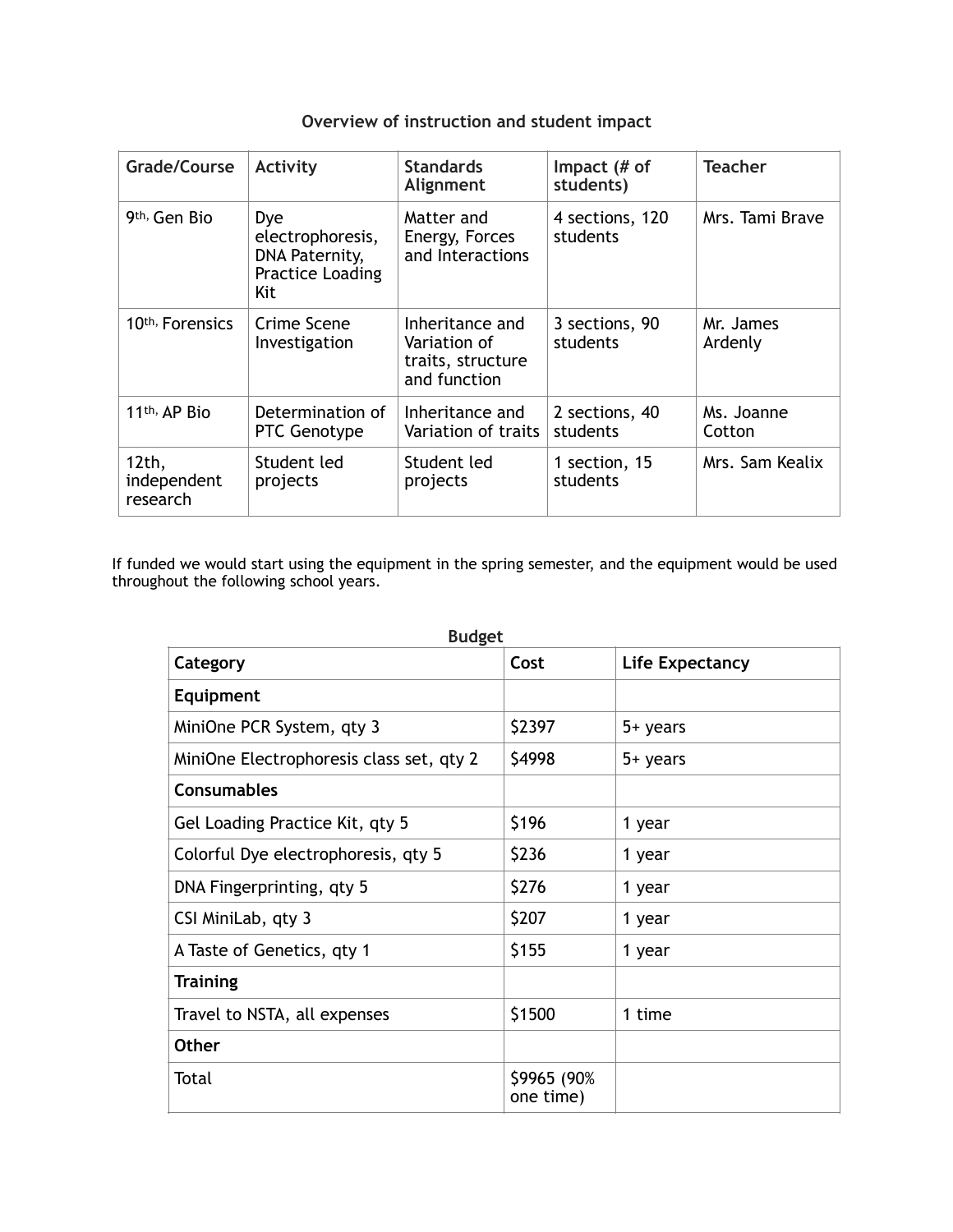#### **Recurring costs**

The majority of the amount requested is for capital expenses or training. The training would provide me with the confidence to train other teachers at the school and make for teaching the techniques seamless to the students. The capital expense is 74% of the total ask and would have a life expectancy of 5+years. Annual consumables would run approximately \$1,077, which can be written in the departmental budget in future years.

#### **Project Assessment**

Pre and post-lab questions included in the lab guides will allow for an assessment of student learning for the specified activities.

<<Feel free to add more about assessment to help establish a value to what this project brings to your classroom>>

# **Examples of technology descriptions**

# **Feel free to use these in your justifications!**

**PCR system - Polymerase Chain Reaction (PCR)** is an essential technique in today's molecular biology and biotech applications. Starting with a small sample of DNA, scientists can produce billions of copies of a specific fragment quickly and affordably with this DNA copy machine. This Nobel prize winning technology was revolutionary, allowing scientist to study DNA in many more different ways since they have more DNA to make use of.

Not too long ago the idea of a PCR machine in the classroom would have been a costly and time consuming endeavor, where students would often hand their samples to the teacher and get something back the next day. Today, PCR can be done by students in the classroom using the MiniOne PCR system, which was developed for the classroom and provides an intuitive environment for the students with it's bluetooth integration and app based software, all at an affordable price. With this system my students will get the chance to do science as it's done in research labs all over the world.

#### **Gel Electrophoresis system**

Gel Electrophoresis is a workhorse in the molecular biology lab. The technique is used to separate various sizes of DNA by running DNA through a molecular sieve called an agarose gel, which is a gelatinous matrix very similar to a well-known dessert. The separation is done by applying an electrical current across a gel in buffer that contains the samples. Since DNA has a negative charge, the DNA molecules in the gel will start to move towards the positive electrode. After some time, the different sizes of DNA will have moved a different distance creating "bands". Staining the bands makes them visible, and students can use the information based on the positions of the bands to piece together the molecular clues to help answer questions about the DNA samples.